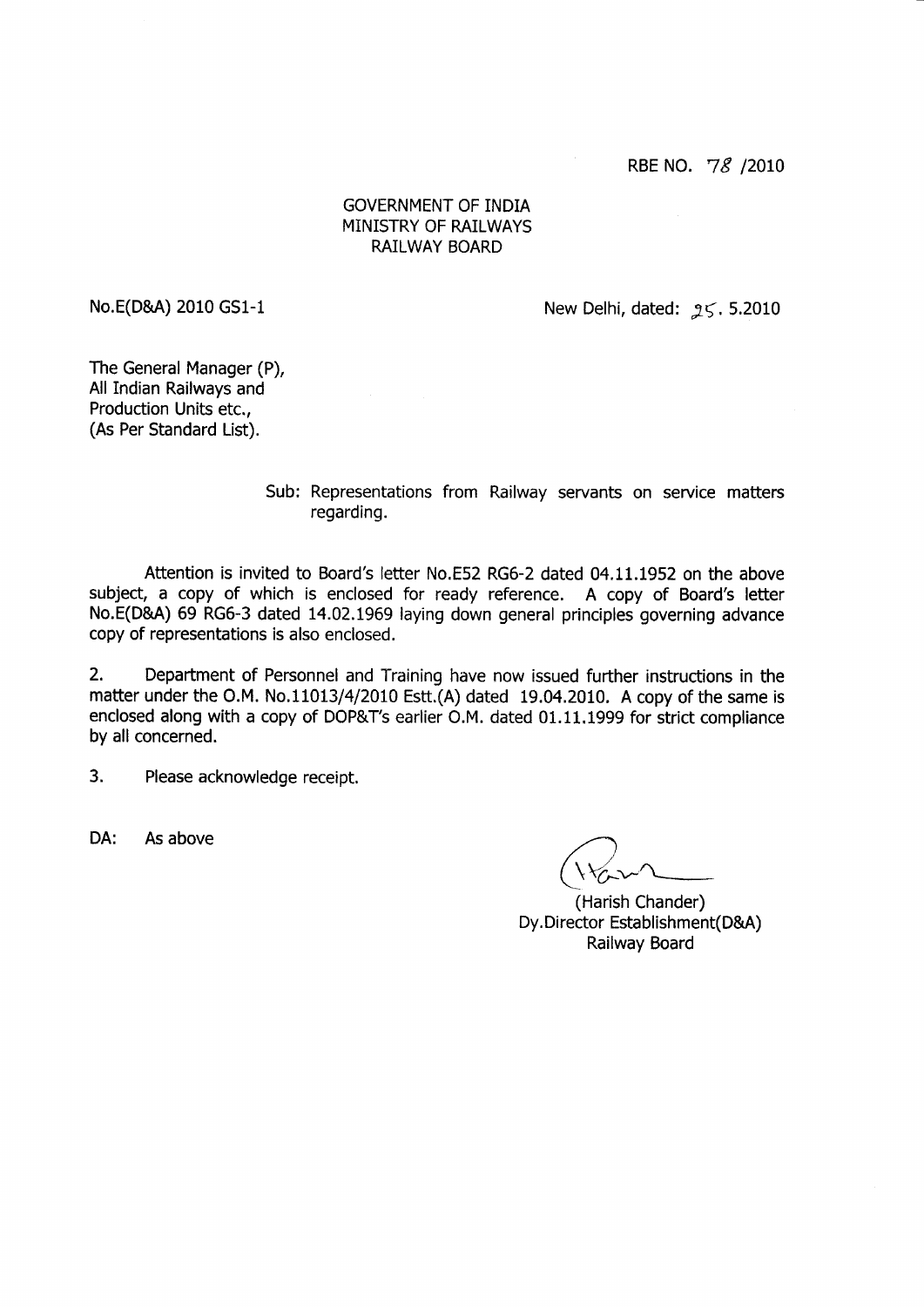आर.बी.ई. सं. 78 / 2010

भारत सरकार रेल मंत्रालय (रेलवे बोर्ड)

सं.ई(डी एंड ए) 2010 जीएस 1-1

नई दिल्ली, दिनांक: <sub>25</sub>.5.2010

महाप्रबंधक (कार्मिक), सभी भारतीय रेलें एवं उत्पादन इकाइयां, इत्यादि (मानक सूची के अनुसार)

विषय: सेवा से संबंधित मामलों पर रेल सेवकों के अभ्यावेदन।

उपर्युक्त विषय पर बोर्ड के दिनांक 04.11.1952 के पत्र सं.ई 52 आरजी 6-2 की ओर ध्यान आकर्षित किया जाता है, जिसकी प्रति तत्काल संदर्भ के लिए संलग्न है 1 बोर्ड के दिनांक 14.02.1969 के पत्र सं.ई(डी एंड ए) 69 आरजी 6-3 की प्रति भी संलग्न है जिसमें अभ्यावेदनों की अग्रिम प्रति को शासित करने वाले सामान्य सिद्धांत निर्धारित हैं।

कार्मिक एवं प्रशिक्षण विभाग ने अब दिनांक 19.04.2010 के का.ज्ञापन  $2.$ 11013/4/2010 एस्ट(ए) के तहत इस मामले में आगे अनुदेश जारी किए हैं । कार्मिक एवं प्रशिक्षण विभाग के दिनांक 19.04.2010 के का.जापन की प्रति उनके दिनंक 01.11.1999 के पूर्व का ज्ञापन की प्रति के साथ सर्वसंबंधितों द्वारा कड़े अनुपालन के लिए संलग्न है ।

कृपया पावती दें ।

संलग्न: यथोक्त ।

 $3 - 4 - 5$ (हरीश चन्द्र) उप निदेशक, स्थापना (अनु.एवं अ.) रेलवे बोर्ड

 $\mathbb{Z}^*$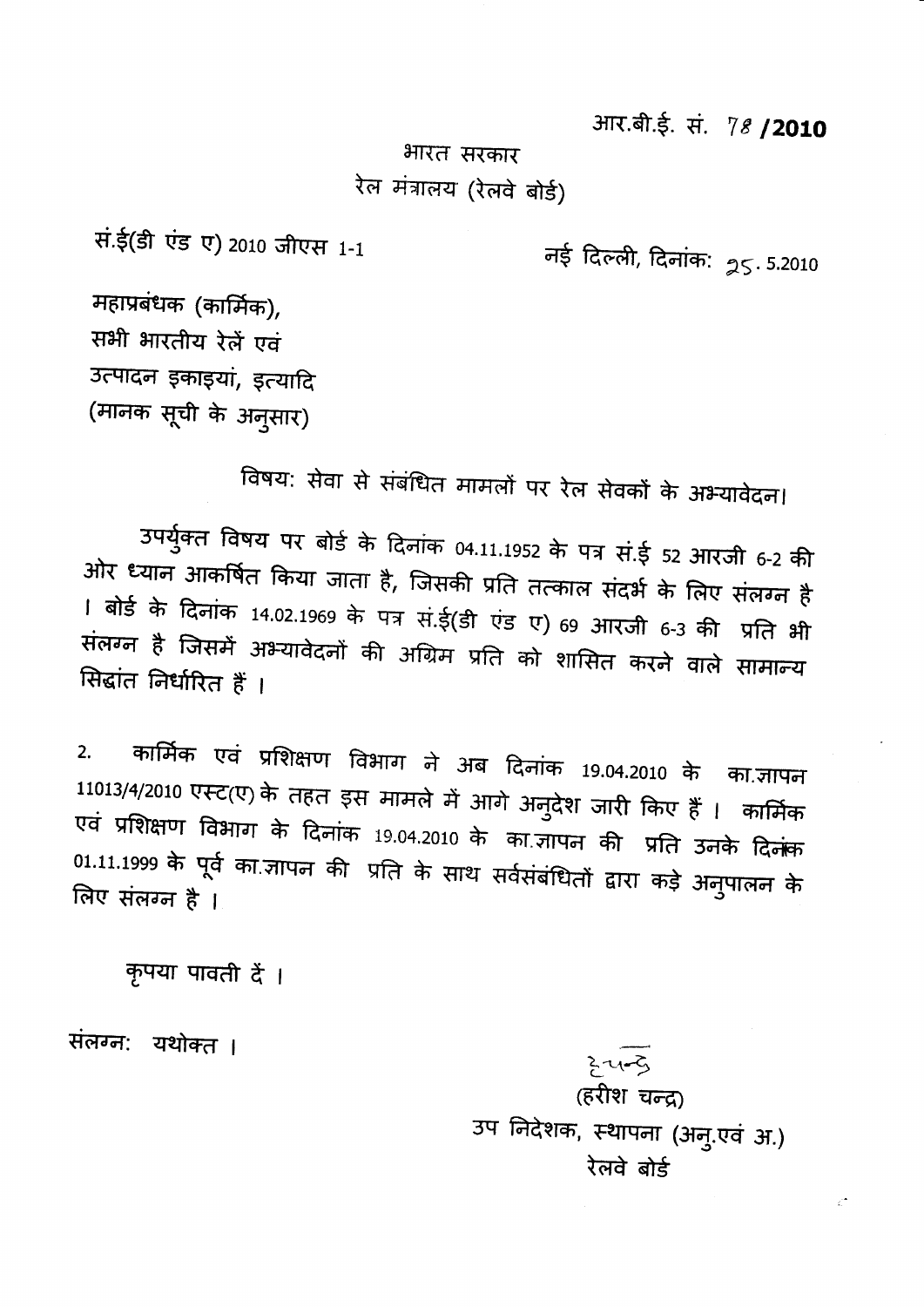#### Government of India Ministry of Railways (hailway Board)

No.E52RG6-2

New Delhi, dated 4.11.1952

The General Managers, All Indian Railways.

The Dy.Chief Controller of Standardisation C.S.O. for Kailways. New Delhi.

The Director, Kailway Clearing Accounts Office, Delhi.

The Chairman, Railway Service Commission, Bombay/Calcutta.

The Engineer-in-Chief, I.C.F., Madras.

The President, Railway hates Tribunal, Madras.

hepresentations from government servants for seeking redress by them in Courts of Law on matters arising out of their employment or conditions of service.

A copy each of the marginally noted Office Memorandum If rom the Ministry of Home Affairs, Government of India, on the Iabove-mentioned subject is forwarded herewith for information and necessary action.

The Board desire that the instructions contained in paragraphs 2 and 4 of the Home Ministry's Office Memorandum dated 30.4.1952, and those contained in paragraph 2 of their<br>Memorandum dated 11.10.1952 may be brought to the notice of<br>all Railway employees through the medium of the Railway Gazettee etc.

The receipt of this letter may please be acknowledged.

 $DA/Tw$ o

 $Sd/\sim P_{\bullet}M_{\bullet}Narsinhan_{\theta}$ Asstt. Director Establishment, Railway Board.

 $2/$ 

 $*1.0.$ M.No.118/52-Ests.  $dt = 30.4.52$ .

\*2.0.M.No.25/52/52-Ests. dt. 11.10.52.

Copy forwarded for information to the Gen.Secy., IRCA. Copy to  $E_{\bullet}II$ ,  $E_{\bullet}III$ ,  $E(Sp1)$  and  $I_{\bullet}IV$  Branches of  $\overline{h}Iy_{\bullet}$ Board's Office.

na ma ma ma ma ma m نہا سے سے پاسے سے سے سے سے سا ديا ساي ساي ساي سايستي ساي  $\sim$   $\sim$   $\sim$   $\sim$ - . <del>.</del> . . Copy of Office Memorandum No.118/52-Ests. dated 30.4.1952 from Uncer Secretary to the Govt. of India, Ministry of Home Affairs, New Delhi, addressed to all inistries of the Govt. of India and others.

Sub:- hepresentations from Government servants on service matters - advance copies.

References are frequently received in this Ministry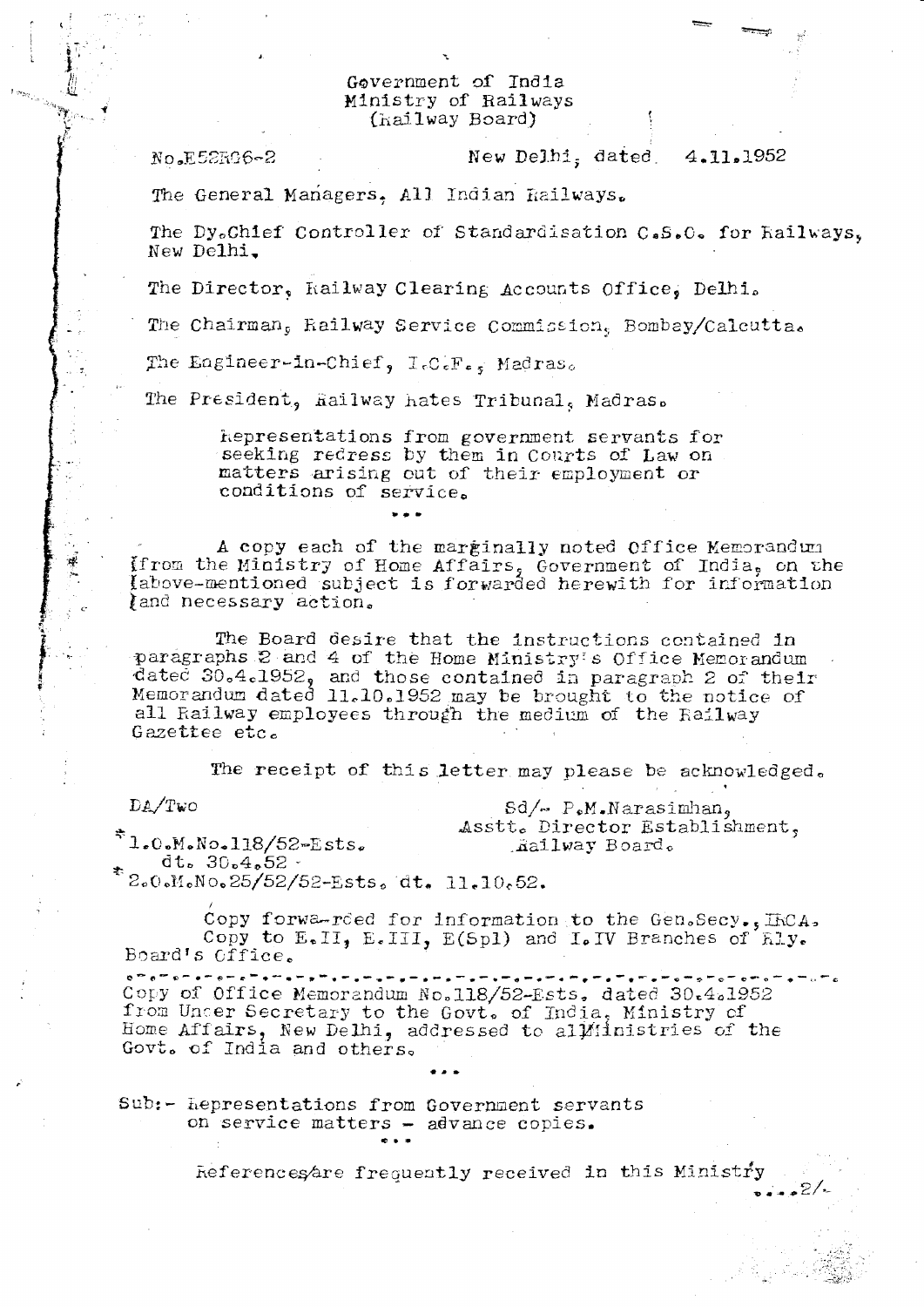enquiring whether the submission of advance copies of reverty tations to higher authorities is permissible and as to the treatment that should be accerded to such copies. The matte has been carefully considered and the following instruction are issued for the guidance of all concerned.

 $-2 -$ 

Whenever, in any matter connected with his service  $2<sub>z</sub>$ rights or conditions, a Govt. servant wishes to press a claim or to seek redress of a grievance, the proper course for him is to address his immediate official superior or the Head of his office, or stch other authority at the lowest level, as is competent to coal with the matter. An appeal or representation to a higher authority must not be nade unless the appropriate lower authority has already rejected the claim or refused relief or ignored or unduly delayed the risposal of the case. hepresentations to still higher authorities (e.g. these addressed to the President, the Government, or to Hon. Ministers must not be made unless all means of securing attention or redress from lower authorities have been exhausted; even in such cases the representation must be submitted through the proper channel (i.e. the Head of office, etc. concerned). Then<br>will be no objection at that stage, but only at that stage, to an advance copy of the representation being sent direct.

The treatment by the higher authorities of advance copies 3. of representations so received should be governed by the following general principles:-

- (a) If the advance copy does not clearly show that all means of securing attention or redress from lower authorities ahve been duly tried and exhausted, the representation should be ignored or rejected summarily on that ground, the reasons being communicated briefly to the Govt. servance. If the Govt. servent persists in thus prematurely addressing the higher authorities, suitable disciplinary action should be taken against him
- (b) If the advance copy shows clearly that all appropriate lower authorities have been duly addressed and exhauste it should be examined to ascertain whether or the facts as stated some grounds for interference or for further consideration appear, prima facie, to exist. Where no such grounds appear, the representation may be ig ored or summarily rejected, the reasons being communicated briefly to the Govt. Servant.
- (e) Even where some grounds for interference or further consideration appear to exist, the appropriate lover<br>authority should be asked, within a reasonable time, to rorward the original representation, with a series.  $\mathcal{L}$ eridinarily no justification for the passing of any order on any representation without thus assertaining the comments of the appropriate lower authority.

 $\leftrightarrow$   $\leftrightarrow$   $\leftrightarrow$   $\leftrightarrow$   $\leftrightarrow$   $\rightarrow$   $\rightarrow$   $\rightarrow$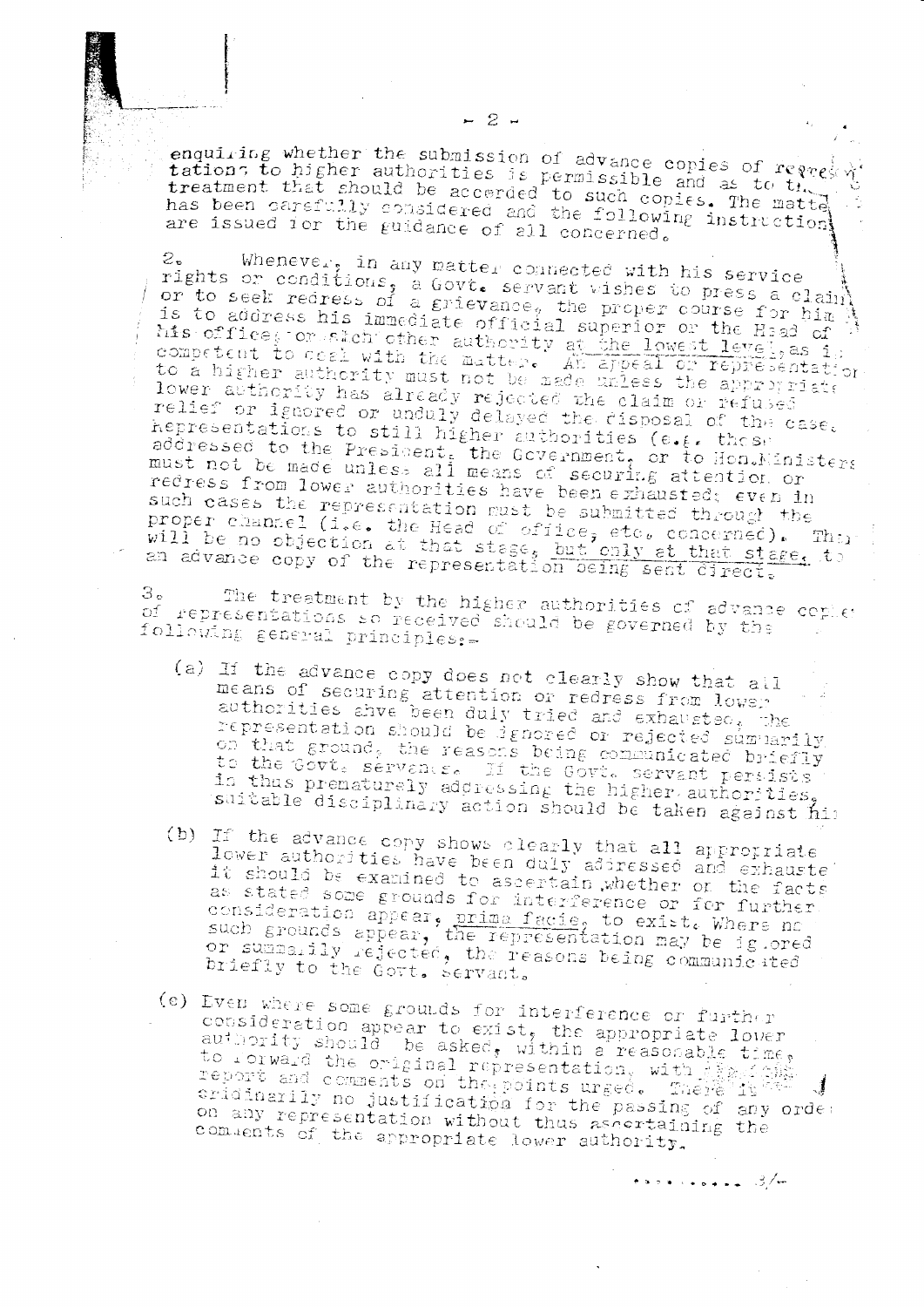Some Govt. servents are in the habit of sending copies of their representations also to outside authorities propries or their representations are to outside authorities<br>consideration thereof (e.g. other hon. Minister, Secretary,<br>sensideration thereof (e.g. other hon. Minister, Secretary,<br>similar of Parliament, etc.). This is a m escripulously te eschew it.

Separate instructions exist in respect of officers So <sup>21</sup> Separate instructions exist in respections do not<br>obt the All-India Services and these instructions do not rapply to those officers.

 $^{7}$ 6. It is requested that the above instructions may be prought to the notice of all Gevt. servants.

 $\alpha$   $\alpha$   $\alpha$ 

 $\mathcal{J}_\zeta$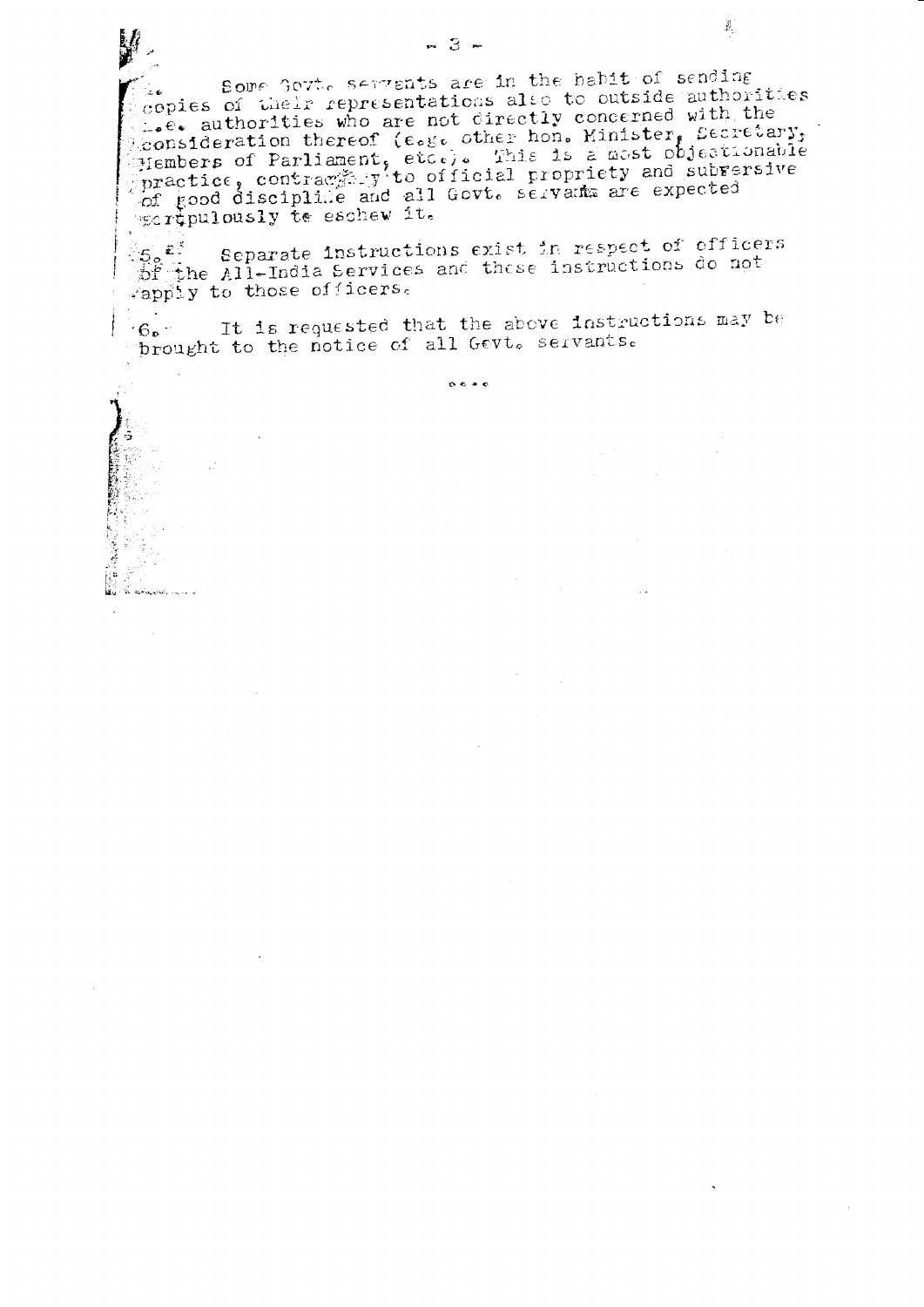拉。

copy of Cifice Memorandum No.25/22/52-Ests. dated ii.io.1952, from Jt. Secretary to the Govt. of India, Afnistry of Home Affairs, New Delhi, addressed to All Ministries of the Govt, of India and others.  $600$ 

> Subs- Seeking redress, in Courts of Law, by Government servents of grievances arising out of their employment or conditions of service.

Attention is invited to the instructions contained in this Ministry's O.M.No.118/52-Ests. dated the 30th April 1952, which ceals generally with circumstances and the manner in which Covernment Servants can seek redress of grievances arising out of their employment or conditions of service.

 $6 - 5$ 

Instances have occurred where Government  $2.1$ servents have improperly had recourse to the Courts of Law in such metters. It is, therefore, considered necessary, in continuation with the instructions quoted above, to state that, in the matter of grievances arising out of a Government servant's employment or Conditions of service, the preper course is to seek refress from the appropriate cepartmental and Governmental eutherities. Any attempt by a Government servent to seek a decision on such issues in a court of Law, (even in cases where such a remedy is legally adminsible) without first exhausting the normal cfficial channels of redress, can only be regarded as contracy to official propriety and subversive of good discipline and may well justify the initiation of cisciplinary action against the Government servant.

 $\bullet$   $\bullet$   $\bullet$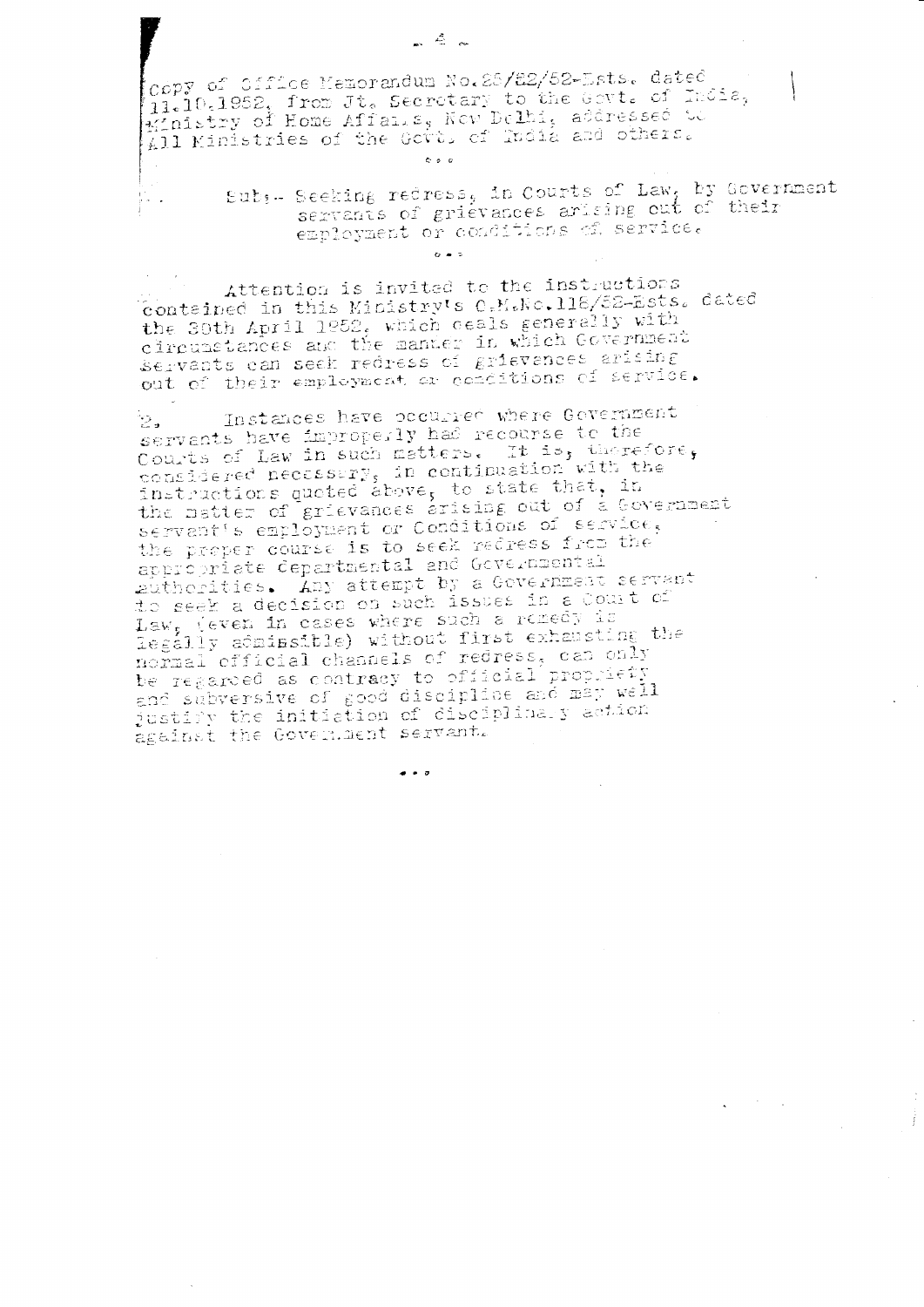## Copy of Railway Board's Letter No.E(D&A) 69 RG 6-3 dated: 14-2-1969

 $\label{eq:2.1} \frac{1}{2} \int_{\mathbb{R}^2} \int_{\mathbb{R}^2} \left| \frac{1}{2} \left( \frac{1}{2} \sum_{i=1}^2 \frac{1}{2} \sum_{j=1}^2 \frac{1}{2} \sum_{j=1}^2 \frac{1}{2} \sum_{j=1}^2 \frac{1}{2} \sum_{j=1}^2 \frac{1}{2} \sum_{j=1}^2 \frac{1}{2} \sum_{j=1}^2 \frac{1}{2} \sum_{j=1}^2 \frac{1}{2} \sum_{j=1}^2 \frac{1}{2} \sum_{j=1}^2 \frac{1}{2}$ 

**GOVERNMENT OF INDIA<br>MINISTRY OF RAILWAYS<br>(RAILWAY BOARD)** 

No.E(D&A) 69 RG 6-3

∄ ÷i

New Delhi, dated: 14-2-1969.

**THE STATE** 

 $\sim 10^{-1}$  km s  $^{-1}$ 

The General Managers, All Indian Railways, D.L.W., C.L.W. & LC.F.

The Heads of all attached and subordinate offices of Railway Board.

Sub: Representation from Railway servants on service matters - treatment of.

합을 하다  $\{ \mathcal{P}, \mathcal{P} \}$ 

\*>F\*\*\*\*\*\*

Reference Board's letter No.E52RG6-2 dated 4.11.1952 with which a copy of Ministry of Home Affairs'Office Memorandum No.118/52/Ests. dated 30.4.52 on the above subject was circulated to all Railway administrations and it was desired that paras 2 and 4 thereof may be brought to the notice of all railway employees. The Ministry of Home Affairs have once again intimated that undue delay occurs in the disposal of representations from Government seruants in regard to matters connected with the seruice rights or conditions which causes hardship to the individuals concerned. They have, therefore, re-considered the matter and issued self-contained revised instructions in this regard which are as under:-

 $(i)$ Whenever, in any matter connected with service rights or conditions, a Government servant wishes to press a claim or to seek redress of a grievance, the proper course for him is to address his immediate official superior or the Head of his office or such other authority at the lowest level, as is competent to deal with the matter. The representations from Government servants on service matters may be broadly classified as follows:-

- (1) Representation/complaints regarding non-payment of salary/allowances or other dues;
- (2) Representations on other service matters;
- (3) Representations against the orders of the immediate superior authority; and
- (4) Appeals and petitions under statutory rules and orders (e.9. Classification, Coritrol and Appeal Rules and the petition instructions).

(ii) In regard to representations of the type mentioned at (1) & (2) above, if the individual has not received areply thereto within a month of its submission, he can address, or ask for an interview with the next higher officer for redress of his grievances. Such superior officer should immediately send for the papers and take such action as. may be called for, without delay.

(iii) Representations of the type mentioned at (3) above, would be made generally only in cases where there is no provision under the statutory rules or orders for making appeals or petitions. Such representations also should be dealt with as expeditiously as possible. The provisions of the preceding

(contd..2/-)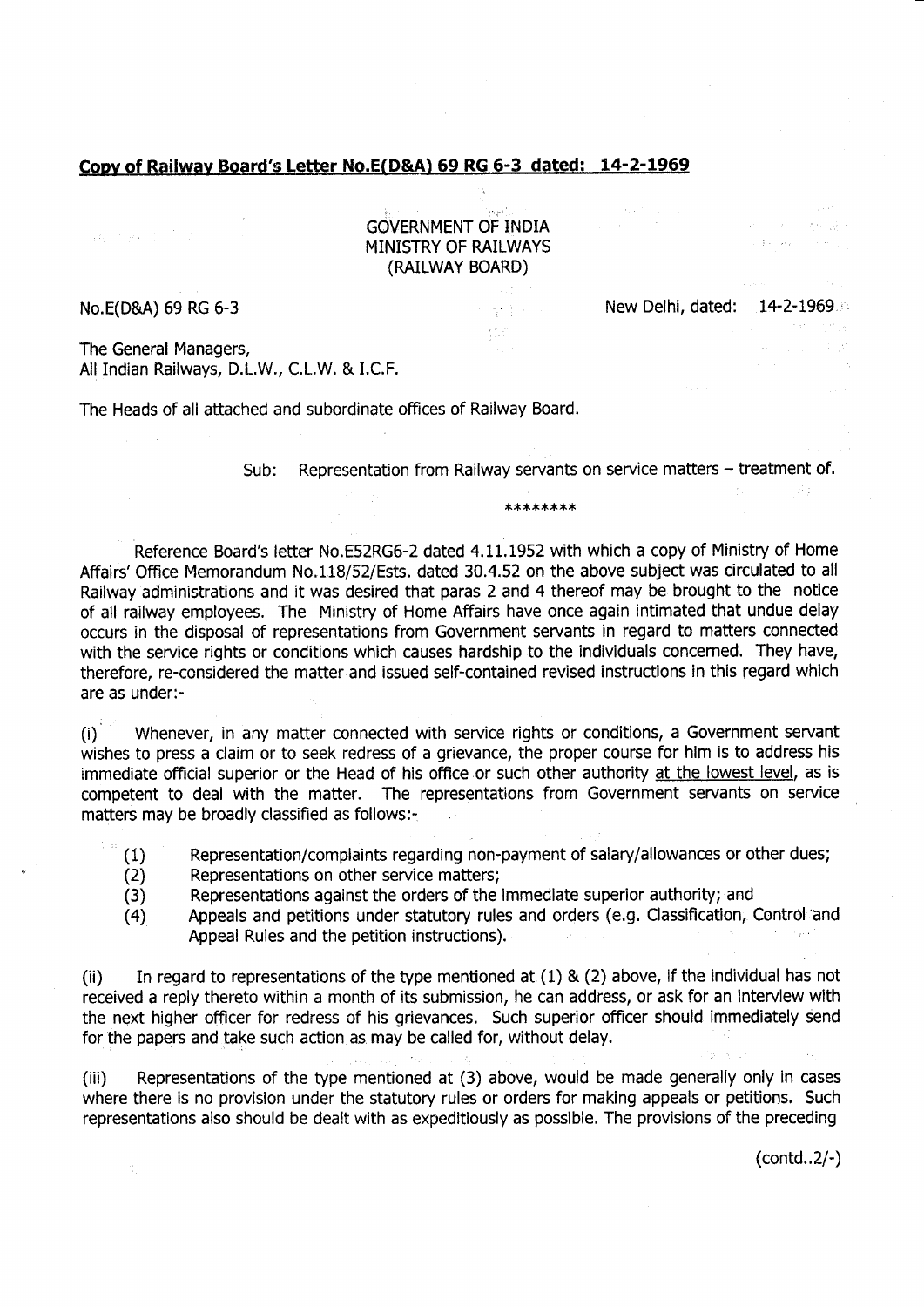paragraph would apply to such representations also, but not to later representations made by the same Government servant on the same subject after his earlier representation has been disposed off appropriately.

(iv) In regard to the representations of the type mentioned at (4) above, although the relevant<br>rules or orders do not prescribe a time limit for disposing of appeals and petitions by the competent<br>authority, it should be authority, it should be ensured that all such appeals and petitions receive prompt attention and are of within a month of its submission, an acknowledgement or an interim reply should be sent to the individual within a month.

2. The treatment of advance copies of representations received by still higher authorities should be governed by the following general principles:-

(a) If the advance copy does not clearly show that all means of securing attention or redress from lower authorities have been duly tried and exhausted, the representation should be ignored or rejected summarily on that gr

- (b) If the advance copy shows clearly that all appropriate lower authorities have been duly addressed and exhausted, it should be examined to ascertain whether on the facts as stated some grounds for interference or for fu  $\alpha_{\rm{max}}$
- (c) Even where some grounds for interference or further consideration appear to exist, the appropriate lower authority should be asked, within a reasonable time, to forward the original representation, with report and comm

3; Some Government servants are in the habit of sending copies of their representations  $\mathbb{P}^2$  ,  $\mathbb{P}^1$  , also to outside authorities i.e. authorities who are not directly concerned with the consideration thereof (e.g. other. Hon. Minister, Secretary, Members of Parliament etc.). This is a most objectionable practice contrary also to outside authorities i.e. authorities who are not directly concerned with the consideration Government servants are expected scrupulously to eschew it. objectionable practice, contrary to official propriety and subversive of good discipline and all

4. The Board desire that the above instructions should be brought to the notice of all officers for information and necessary action; while the contents of paragraphs  $1(i)$ ,  $1(ii)$ ,  $1(iii)$  and 3 above should be brought to 松 动力。

 $-134.5$ 

 $\sim N_{\rm c} \sim 10^{9}$  keV

and the most of the companion of the

 $SD/-$ (8.D. Vatsalya),, ., Deputy Director, Establishment, Railway Board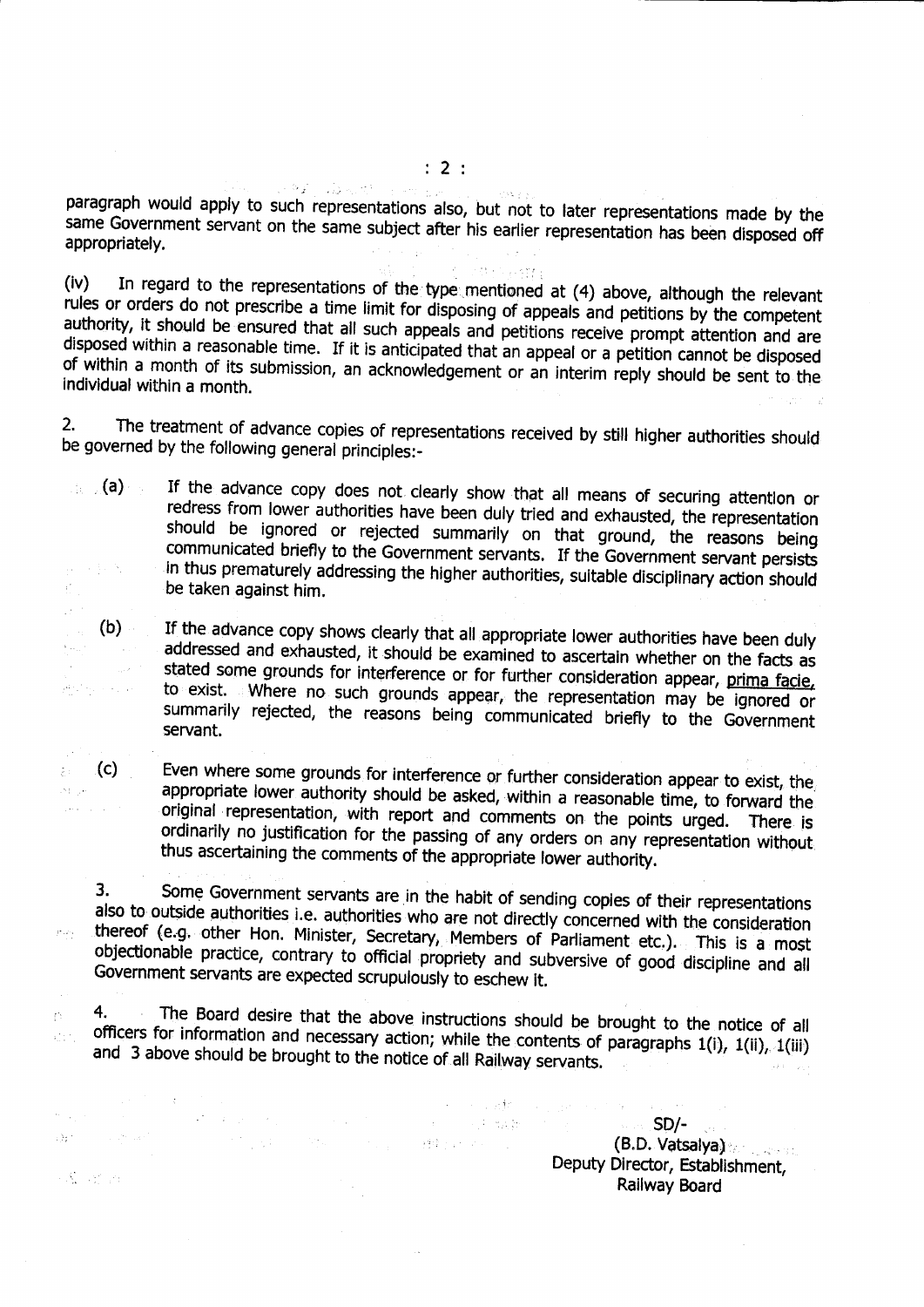Government of India Ministry of Personnel, Public Grievances & Pensions (Department of Personnel & Training)

New Delhi, dated the  $1$ st Novmber 1999.

#### OFFICE MEMORANDUM

Subject: Representation from Government servants on service matters.

The undersigned is directed to refer to the Ministry of Home Affairs O.M. No.118/52-Ests. dated 30th April, 1952 on the subject mentioned above (copy enclosed for ready reference).

It has been envisaged in these instructions  $2$ that whenever, in any mattor connected with his service rights or conditions, a Government servant wishes to press a claim or to seek redress of a grievance, the proper course for him is to address his immediate official superior, or the Head of his office, or such<br>other authority at the lowest level as he is competent to deal with the matter. Of late, it is observed that there has been a tendency on the part of officers at different levels to by-pass the prescribed channels of representation and write directly to the – high functionaries totally ignoring the prescribed channels. The problem is more acute in large Departments' where often very junior employees at clerical level address multiple representations to the Minister, Prime Minister and other functionaries. Apart from individual representations, the service unions have also developed a tendency to write to the Ministers and Prime Minister on individual grievances, Some of these representations are often forwarded through Members of<br>Parliament, in violation of Rule 20 of the CCS (Conduct) Rules, 1964.

 $3<sub>1</sub>$ Existing instructions clearly provide that representations on service matters should be forwarded through proper channel. The stage at which an advance copy of the representation may be sent to higher authorities has also been-indicated. In MHA O.M. No.25/34/68-Est.(A) dated 20.12.68 - (copy enclosed)<br>time limits for disposal of various types of<br>representations have been prescribed. If it is<br>anticipated that an appeal or petition cannot be<br>disposed of within a month o acknowledgement or interim reply should be sent to the individual within a month.

4. Thus adequate instructions are available in the matter of submission of representations by the servants Government \* and treatment of the representations by the authorities concerned. As such submission of representations directly to higher authorities by-passing the prescribed channel of communication, has to be viewed seriously and appropriate disciplinary action should be taken against those who violate these instructions as it can rightly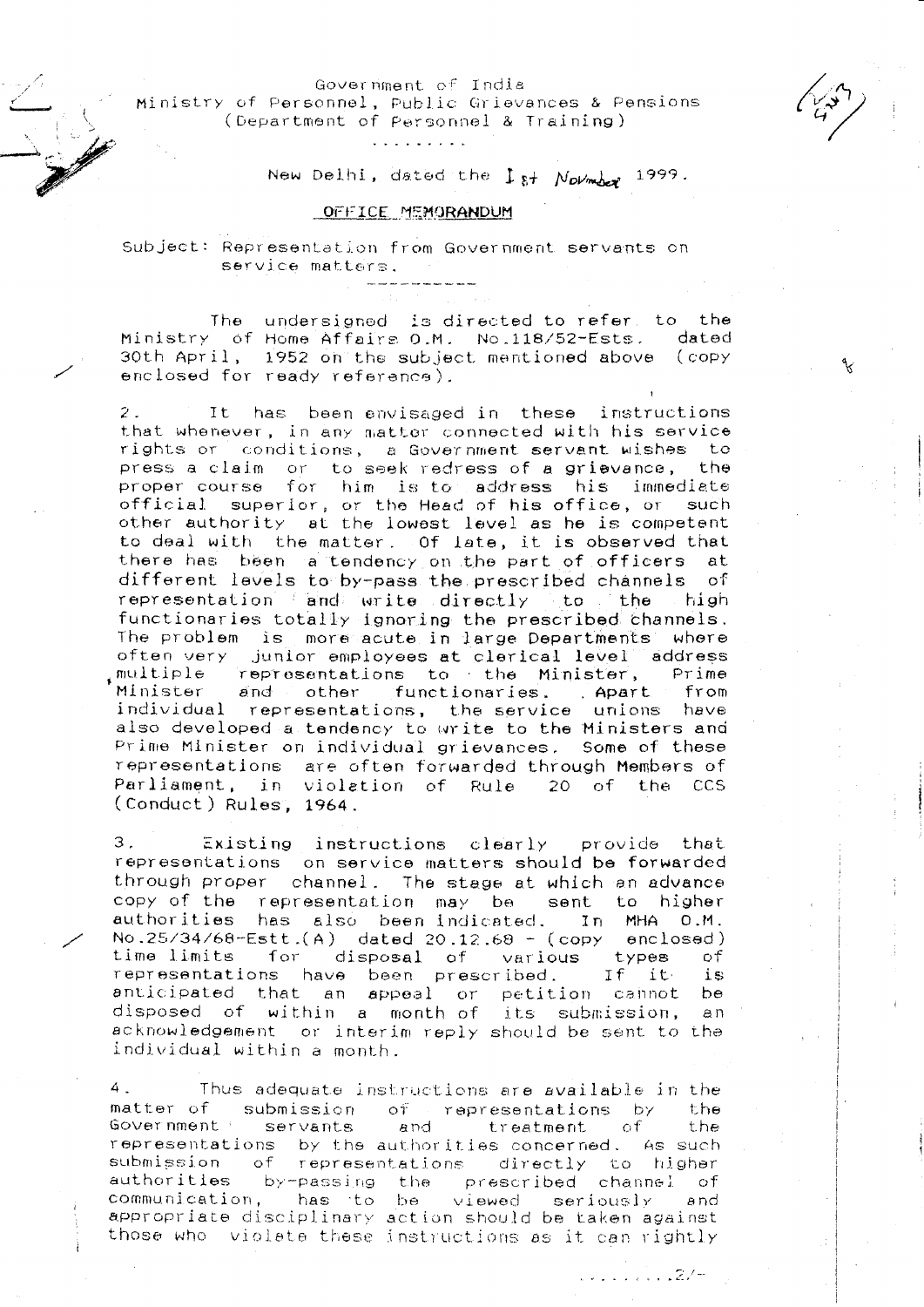-<sup>\*</sup>attracting the an unbecoming conduct Rule 3 (1) (111) of the CCS (Conduct) be treated as provisions of Rules, 1964.

It is requested that these instructions may be brought to the notice of all Govt. servants and appropriate disciplinary action may be taken against those who violate these instructions. run 2620

 $(T.0.$  Thomas) Deputy Secretary to the Government of India

To

All Ministries/Departments of the Govt. of India.

Copy to:

Comptroller & Audtior General of India, New Delhi. Union Public Service Commission, New Delhi.

 $1<sup>1</sup>$ 

Central Vigilance Commission, New Delhi.  $\overline{2}$ . Central Bureau of Investigation, New Delhi.

 $3.$  $4.$ 

All Union Territory Administrations.

Lok Sabha/Rajya Sabha Secretariat.  $5.$ All Officers and Sections in the Ministry of  $6.$ 

 $7.$ 

Personnel, Public Grievances & Pensions & MHA. All Attached and Subordinate Offices of Ministry

 $\uptheta$  .

of Personnel, P.G. & Pensions & MHA.

 $(T.0.$  Thomas) -

Deputy Secretary to the Government of India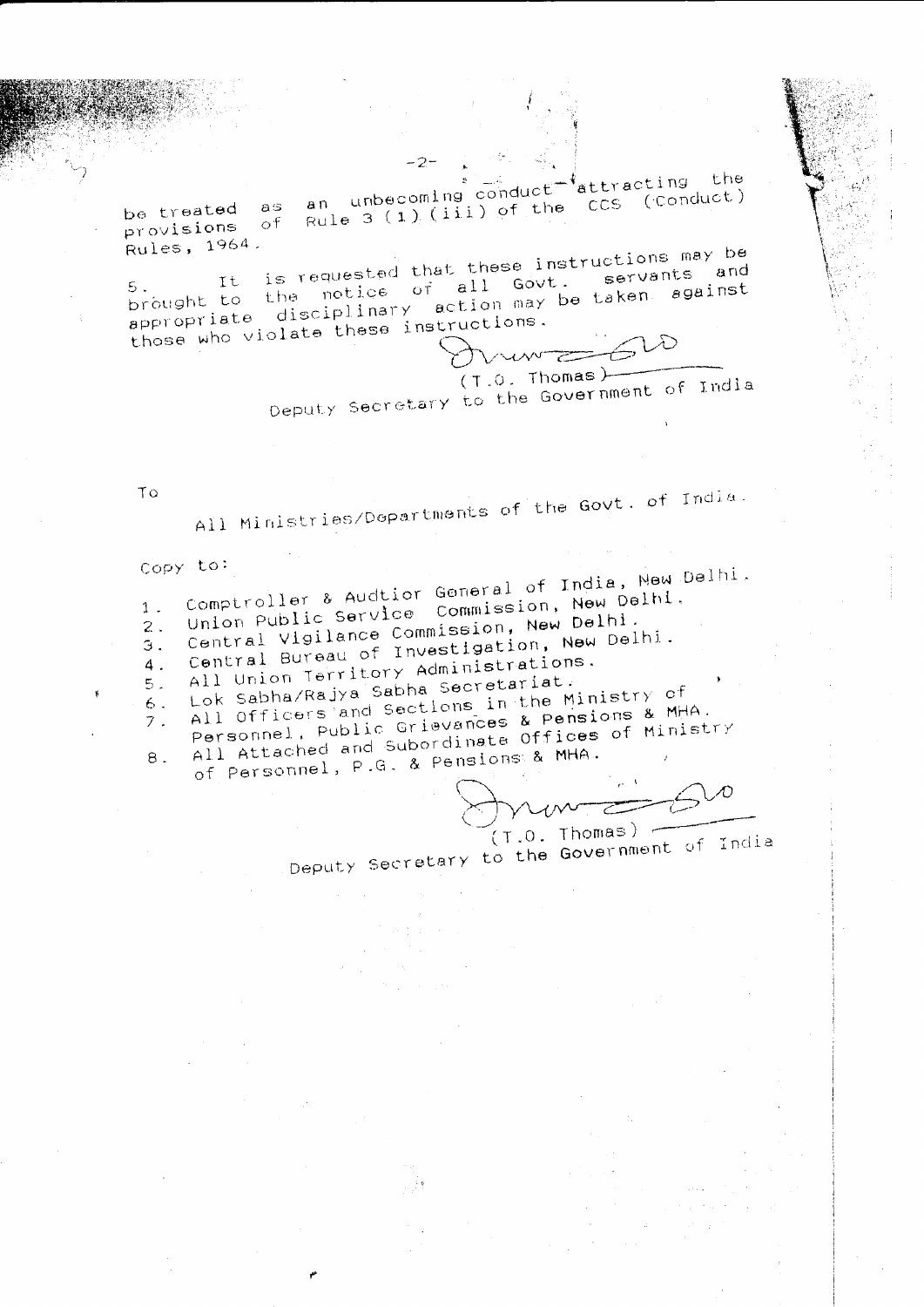F.No.11013/4/2010-Estt. (A) Government of lndia Ministry of Personnel, Public Grievances and pensions (Department of Personnel and Training)

. . . . .

North Block, New Delhi, Dated the  $19<sup>th</sup>$  April, 2010

### OFFICE MEMORANDUM

Subiect: Central Civil representations by Government servants - instructions regarding. Services (Conduct) Rules, 1974 - Submission of

'S The undersigned is directed to refer to this Department's O.M. No. 11013/7/99-Estt. (A) dated 01.11.1999 on the abovernentioned subject which indicates that the categories of representations from Govemment servants on service matters have been broadly identified as follows :-

- $55/$  (i) Representations/complaints regarding non-payment of salary/ allowances or other issues.
- $996 \times \frac{10}{10}$  (ii) Representations on other service matters.

"1'

- (iii) Representations against the orders of the immediate official superior authority; and
- (iv) Appeals and petitions under statutory rutes and orders (such as Central Civil Services (Classification, Control and Appeal) Rules, 1965 and the petition instructions.  $\overline{\phantom{0}}$

 $\setminus$ \/\ $\hspace{0.1em}\rule{0.7pt}{1.1em}\hspace{0.1em}\mathcal{M}$ \ $\hspace{0.1em}\rule{0.7pt}{1.8em}\hspace{0.1em}\mathcal{M}$  from, the above, sometimes, Government servants also submit  $\mathfrak{g}_\mathbf{U}$ is advance copy of their representations to the authorities higher than the appropriate/Competent Authority.)  $I^{\mathcal{R}\mathcal{L}/\mathcal{D}I}$  $\frac{1}{23}$  Y

2. Necessary guidelines to deal with such representations are contained in the aforesaid 0.M. which are to be followed by the administrative authorities.' However, it is observed that some officials resort to the practice of sending repeated representations on the same issue which involves repeated examination of the same issue and bogs down the official machinery to the detriment of consideration of more important and time-bound issues. The matter has been considered by this Department. It needs to be emphasized that Government servants should desist from